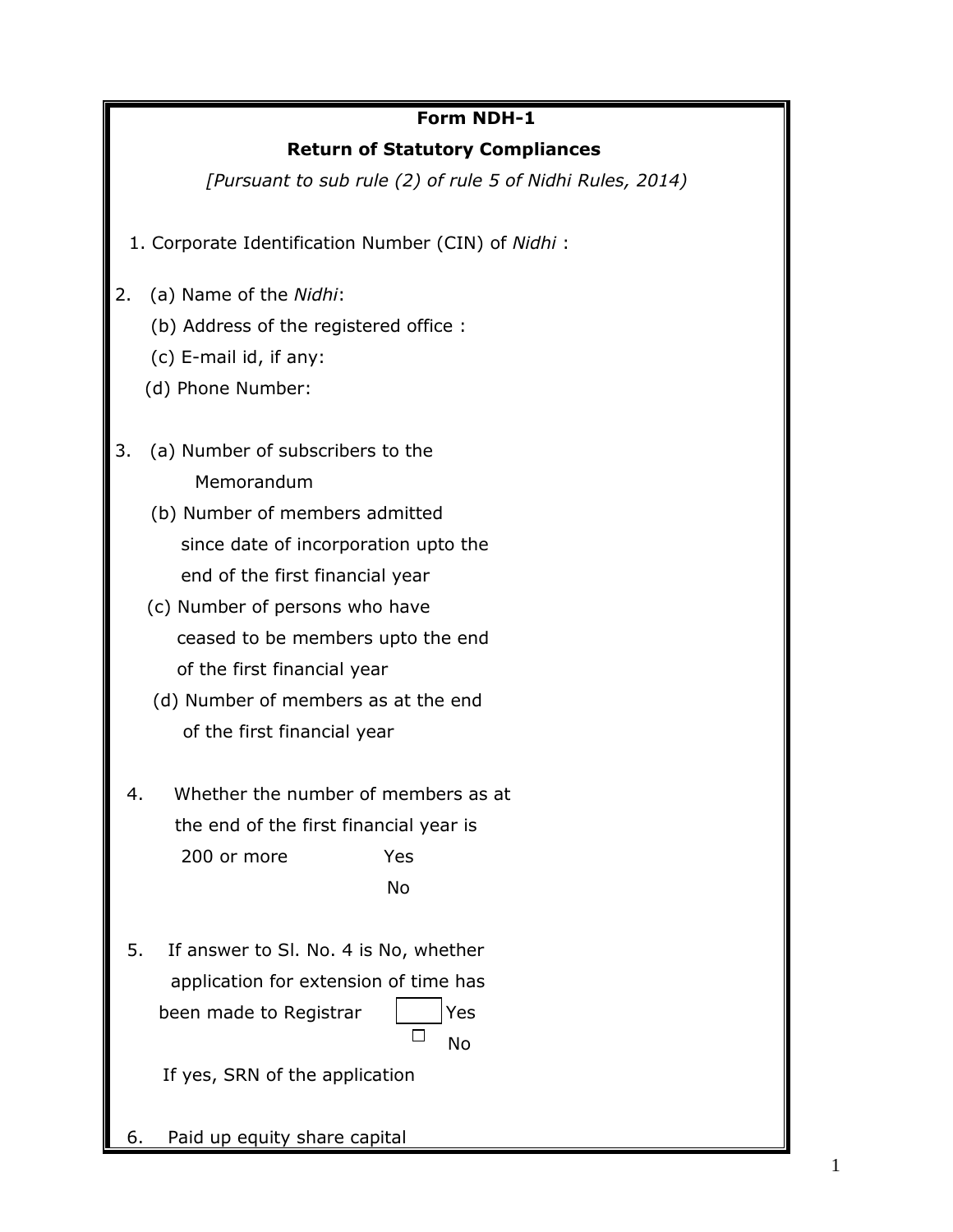| Free reserves                                                                                                                               |  |
|---------------------------------------------------------------------------------------------------------------------------------------------|--|
| Less: Accumulated Losses<br>Other intangible assets<br>(give breakup)                                                                       |  |
| <b>Net Owned Funds</b>                                                                                                                      |  |
|                                                                                                                                             |  |
|                                                                                                                                             |  |
| 7. Unencumbered Term Deposits                                                                                                               |  |
| (See rule 14)                                                                                                                               |  |
| (a) (i) deposit(s) in scheduled commercial<br>Banks(in Rs)                                                                                  |  |
| (ii) Deposits in Post Office(in Rs)                                                                                                         |  |
| Total unencumbered term deposits                                                                                                            |  |
| (b) deposits outstanding at the close of<br>business on the last working day of the<br>second preceding month:                              |  |
| (c) Percentage of $(a)/(b)$ :                                                                                                               |  |
| 8. Ratio of Net Owned Funds to Deposits:<br><b>Verification</b>                                                                             |  |
|                                                                                                                                             |  |
| I am authorised by the Board of Directors of the Company vide resolution                                                                    |  |
| no dated to sign this form and declare that all the                                                                                         |  |
| requirements of Companies Act, 2013 (18 of 2013) and the rules made<br>thereunder in respect of the subject matter of this form and matters |  |
| incidental thereto have been complied with. I also declare that all the                                                                     |  |
| information given herein above is true, correct and complete including the                                                                  |  |
| attachments to this form and nothing material has been suppressed. It is                                                                    |  |
| hereby further certified that the professional (Name<br>and<br>Type i.e.                                                                    |  |
| C.A/CS/CWA/ to Given) certifying this form has been duly engaged for this                                                                   |  |
| purpose.                                                                                                                                    |  |